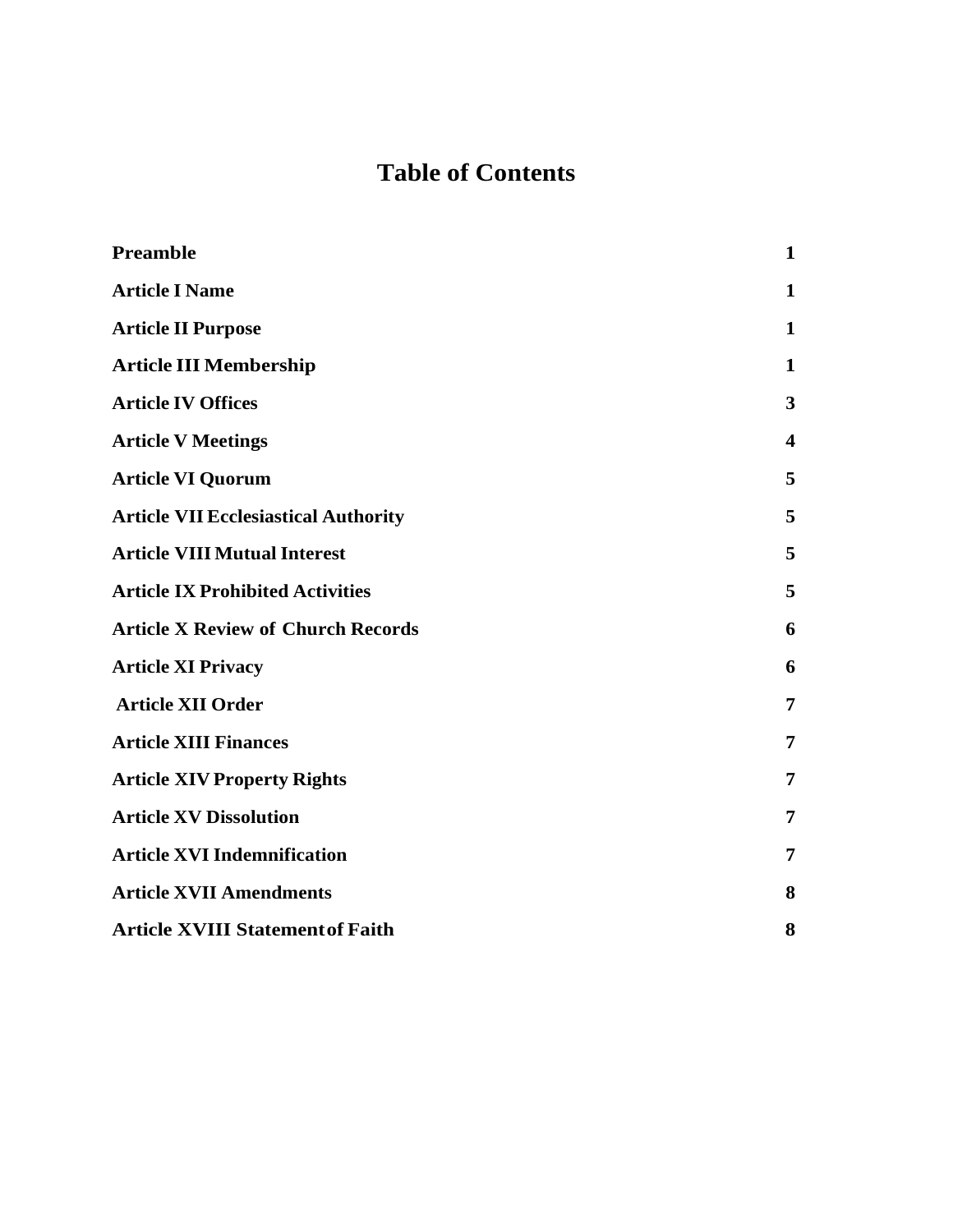# **Bylaws**

# <span id="page-1-0"></span>**Preamble**

WHEREAS, it is the express purpose of God our Heavenly Father to call out of the world a people purified for His own possession, who constitute the Body of Christ, built on the foundation of the apostles and prophets, Christ Jesus being the Cornerstone.

WHEREAS, the members of the Body of Christ are enjoined to assemble themselves together for worship, instruction in the Scripture, fellowship, counsel, and the work of ministry, and for the exercise of those spiritual gifts and offices provided for in the New Testament, therefore,

BEITRESOLVED, that we recognize ourselves as a local Body of Christian disciples and do hereby adopt these bylaws as our articles of governance as we work together to bring glory to our Lord and Savior Jesus Christ and the spread of Gospel, and that under the laws of the State of New York we may exercise all the rights and privileges granted to religious bodies.

# <span id="page-1-1"></span>**Article I Name**

The name of this church shall be Church of the Vine, Inc.

# <span id="page-1-2"></span>**Article II Purpose**

This church will exist for the glory of God, and to that end we will strive by gathering together for worship, receiving instruction from Scripture, fellowshipping and serving one another, preaching the gospel to all people, serving the community, supporting missions, ordaining ministers, planting churches, establishing and overseeing places of worship, and engaging in activities which are necessary, suitable or convenient for the accomplishment of these things, or which are incidental thereto, or connected therewith, consistent with Section  $501(c)(3)$  of the Internal Revenue Code. This corporation is organized and operated exclusively for religious purposes within the meaning of Section  $501(c)(3)$ , Internal Revenue Code.

# <span id="page-1-3"></span>**Article III Membership**

### **Section 1 Process of Membership**

Each prospective member must have been a regular attendee of the church services for at least three (3) months, give evidence of his/her faith in Jesus Christ as his/her only Savior and Lord, agree to submit to the teaching of Scripture as expressed in the Statement of Faith, and promise to keep the commitments expressed in the Church Covenant.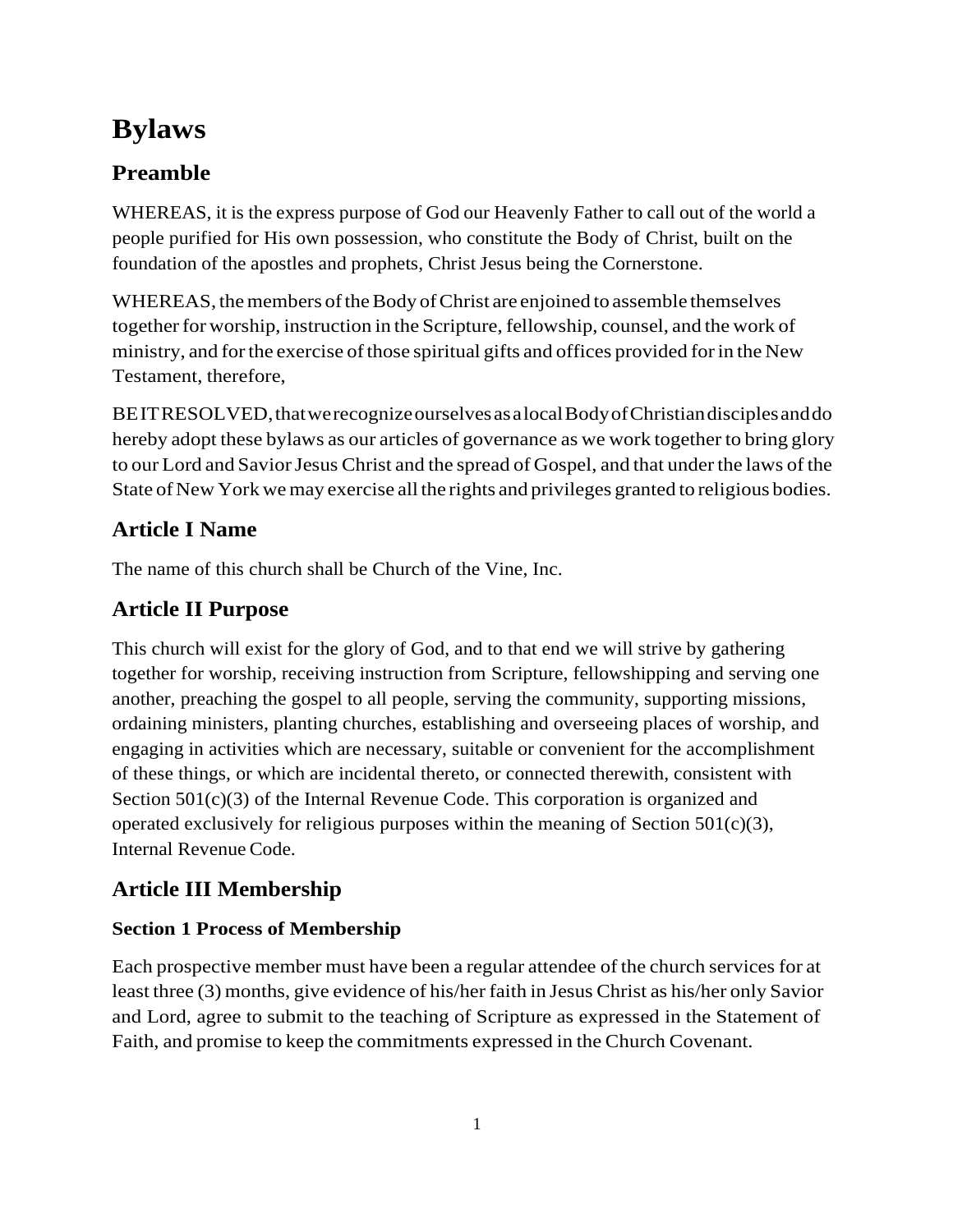An individual seeking to become a member of this church must submit in writing that they wish to become a member. The applicant must include the following information with their request:

A. The name of the applicant must be listed.

B. There must be a statement attesting that the member meets all prerequisite requirements.

The Board of Elders shall be responsible for assessing each person's qualifications for membership and shall recommend the prospective member to the church who will then approve or disapprove of by a two-thirds vote.

### **Section 2 Privileges of Membership**

Our church consists ofits members. In accordance with the commitmentslisted in the Church Covenant, each member shall be privileged and expected to participate in, and contribute to, the life and ministry of the church.

Only those shall be entitled to serve in the ministries of the church who are members of this congregation (Non-members may serve on an ad-hoc basis with the approval of the Board ofElders).

Voting islimited to those individualsthat have been fully accepted into membership and whose status as a member is active. Binding decisions made by this church shall be decided by a two-thirds majority vote of the membership.

#### **Section 3 Termination of Membership**

The Board of Elders reserves the right to remove, without warning, any member who is deemed to be harming the church or to be in purpose and willful contention with the church. Reasons for removal include:

A. Voluntary withdrawal frommembership

B. Deceased

C. Propagation of doctrines and practices contrary to the Tenets of Faith (Romans 16:17, 18; Galatians 1:8, 9; Titus 3:9-l 1; II Thessalonians 3:6).

D. Living in sin or in a manner which is inconsistent with Biblical standards of holiness (I Corinthians 5:11; Galatians 5:19-21; Hebrews 12: 14).

The Board of Elders shall be authorized to revise the membership roll of the church as needed.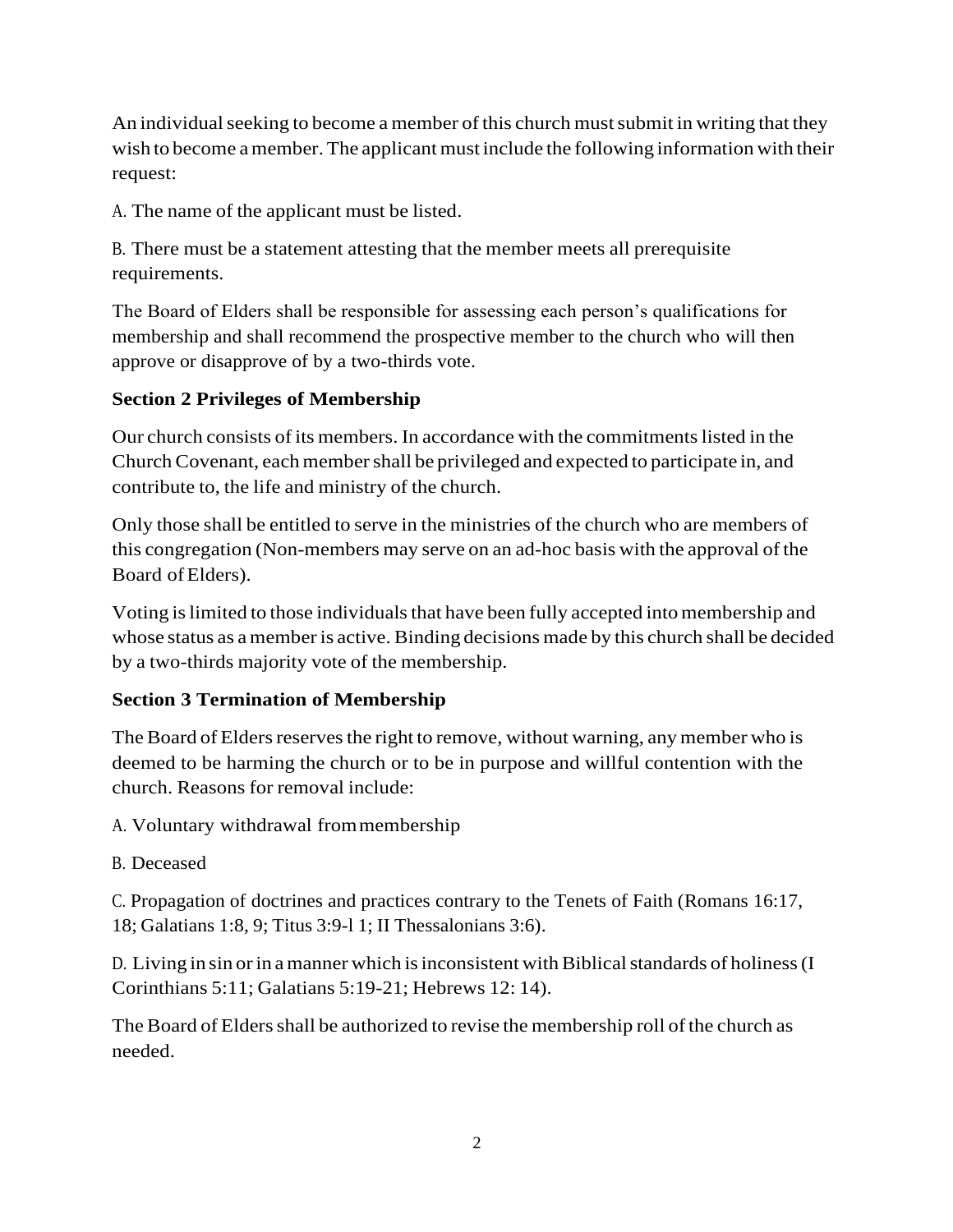Any person who may have been terminated as a member shall be notified of this action in writing and shall have the right to appeal to the Board of Elders for reconsideration of said action.

The members of the church may vote to restore to membership any person previously excluded, upon request of the excluded person, evidence of the excluded person's repentance and reformation, and by recommendation of the Board of Elders (II Corinthians 2:6-8).

### <span id="page-3-0"></span>**Article IV Offices**

### **Section1Summary**

The offices of our church shall be elder and deacon (Phil. 1:1; 1 Tim. 3:1–13). In addition, our church recognizes the administrative positions of secretary and treasurer. All officers must be members of this church prior to assuming their responsibilities.

### **Section 2 Elders**

*Role.* An elder must devote time to prayer and the ministry of the Word (Acts 6:4). Elders are to be seen as God's gift to the church for shepherding the flock, teaching the Scripture, and equipping the saints for ministry (Eph. 4:11-12; Acts 20:17, 28; 1 Pet. 5:1–4). Elders shall share the responsibility, delegated to them by the congregation, to organize as a council to oversee the life, ministry, and resources of the church.

*Qualifications.* Any prospective elder must be man who meets the qualifications for elders described in 1 Timothy 3:1–7 and Titus 1:5–9. A prospective elder must be examined and recommended by the Board of Elders, and shall be installed as an elder, upon a two-thirds vote of the church membership, and recognized as an ordained minister by virtue of this process.

### **Section 3 Lead Pastor**

The Lead Pastor shall be an elder. The Lead Pastor is specifically set apart by the members of our church to laborin preaching and teaching the Word (1 Tim. 5:17; 1Cor. 9:14). The Lead Pastor shall be part of, and work with the Board of Elders to oversee and shepherd the church.

### **Section 4 Associate Pastor**

An associate pastor shall be an elder. The associate pastor(s) shall be part of, and work with the Board of Elders in overseeing and shepherding the church, and shall assist the Lead Pastor in preaching and teaching.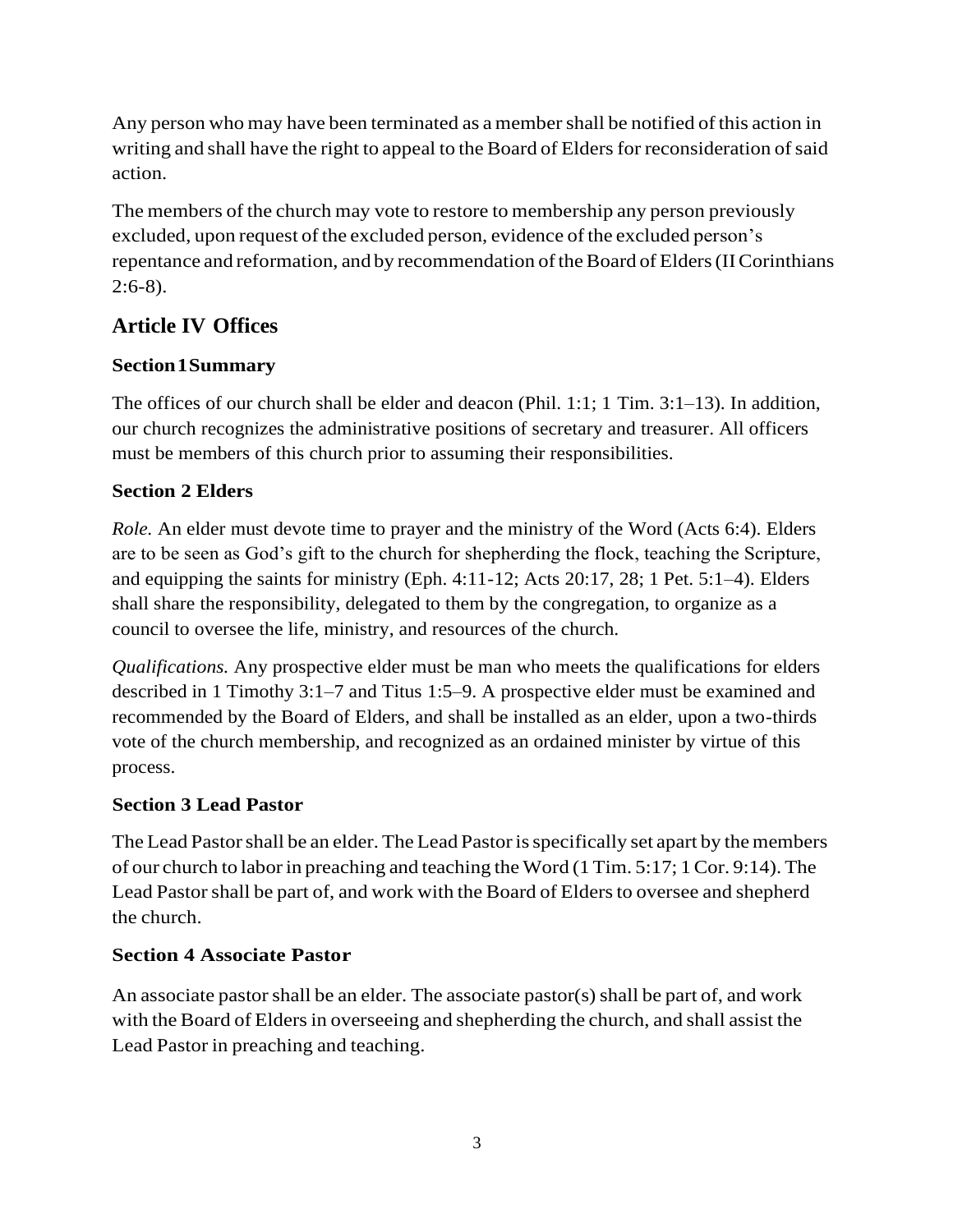The Board of Elders shall nominate an associate pastor to be the successor of the Lead Pastor. In the event that the Lead Pastor is absent or incapacitated for an extended and indefinite period of time, the successorshall assume the role of the Lead Pastor upon a twothirds majority vote of the church membership.

#### **Section 5 Deacons**

Deacons shall meet the qualifications set forth in 1 Timothy 3:8–13. Deacons shall assist the elders by serving to support ministries of the church, care for the church, and perform certain administrative functions. Specific deacon positions shall be established by the Board ofElders.

#### **Section 6 Secretary**

The Secretary shall be a spiritually minded person and of sound judgment. The Secretary shall keep a true and accurate record of all meetings. The Secretary shall be nominated by the Board of Elders and appointed by a two-thirds majority vote of the church membership.

#### **Section 7 Treasurer**

The Treasurer shall be a spiritually minded person, of sound business judgment, who shall be capable of doing the accounting required to maintain the church books. The Treasurer shall keep an itemized account of all receipts and disbursements of moneys committed to their trust and shall make reports to be presented during member's meetings. The Treasurer shall be nominated by the Board of Elders and appointed by a two-thirds majority vote of the church membership.

#### **Section 8 Terms of Office**

The term for all offices, except for Lead Pastor and Associate Pastor(s), shall be reaffirmed on an annual basis by a two-thirds majority vote of the church membership. The number of consecutive terms that an officer may serve is unlimited.

The offices of Lead Pastor and Associate Pastor(s) shall not be subject to the annual reaffirmation. However, should any officer, including the Lead Pastor and/or Associate Pastor(s) be found in violation of the Statement of Faith, Church Covenant, or Bylaws the members of the church may dismiss him by a two-thirds majority vote.

### <span id="page-4-0"></span>**Article V Meetings**

#### **Section 1 Worship Meetings**

Worship meeting shall be held on the Lord's Day, and may be held throughout the week on any day(s) the church determines.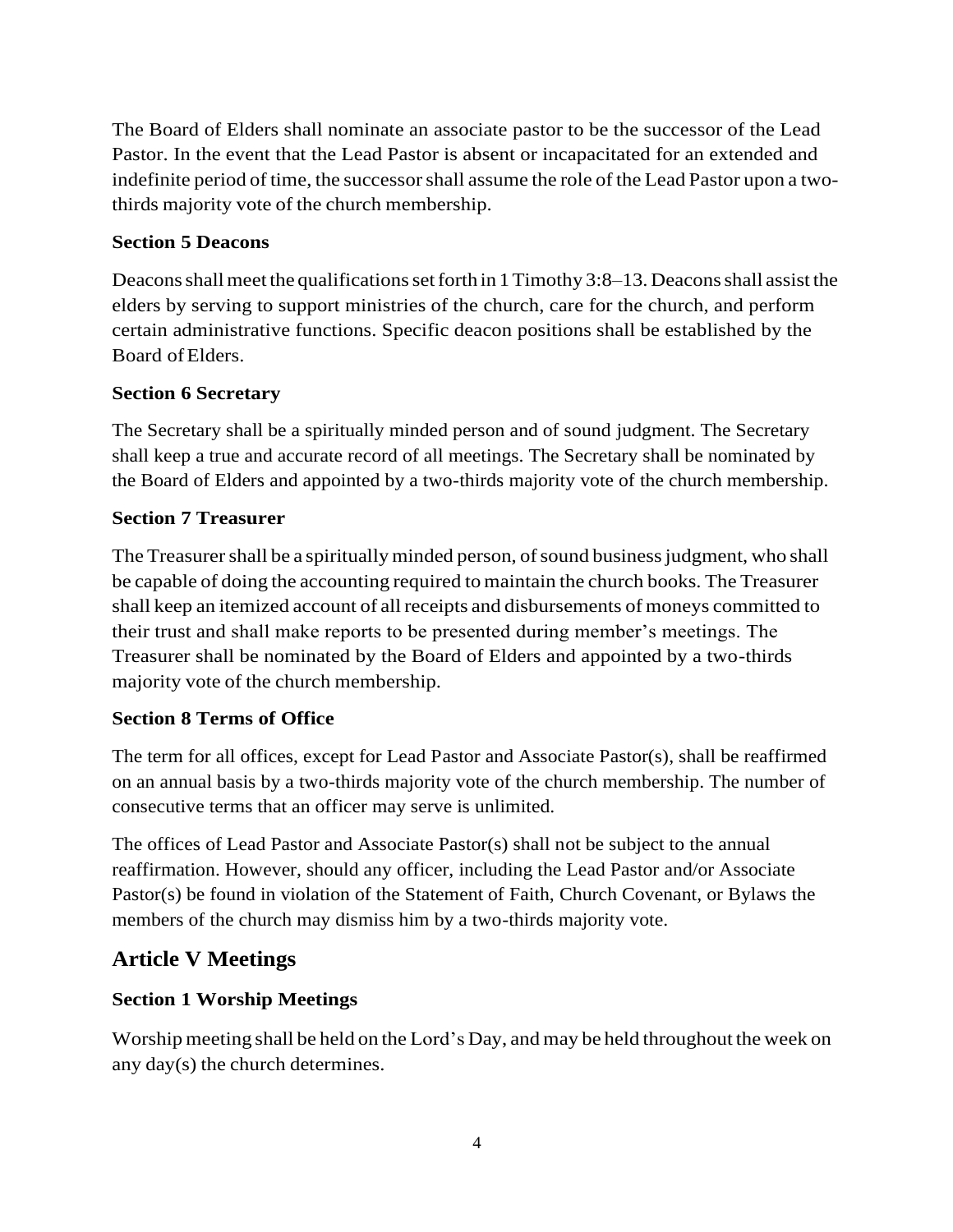#### **Section 2 Member's Meetings**

The Board of Elders will call member's meetings to discuss the direction of the church. The Board of Elders shall set dates and times for member meetings. The membership may have invited guests present at any meeting upon approval of the Board of Elders.

Binding decisions made by our church shall be by a two-thirds majority vote of the membership present at any member's meeting.

The Secretary shall keep an accurate account of the minutes that were discussed at any member's meeting. He then must submit them at the next meeting for discussion and approval by the church membership. Upon approval by the church membership, the minutes shall be adopted, and all policy and procedure in them will continue to be enforced.

# <span id="page-5-0"></span>**Article VI Quorum**

Two-thirds ofthe board members(including the Lead Pastor) at an official board meeting constitutes a quorum.

Two-thirds of the corporate membership (including the Lead Pastor) at an official church member's meeting constitutes a quorum.

# <span id="page-5-1"></span>**Article VII Ecclesiastical Authority**

This church is theocratic in government. In any congregation, there will be people at all stages of spiritual growth and maturity. For that reason, it is not proper to submit all affairs of the church to a democratic vote, for the purpose of the church is not to do the will of the majority, but the will of God.

Any disputes that arise over the interpretation of these Bylaws, doctrine, or matters of faith, shall be deferred to the highest ecclesiastical authority of this church. In this case it is the Elders.

In Watson v. Jones, the court ruled that: "Whenever the questions of discipline, or of faith, of ecclesiastical rule, custom, or law have been decided by the highest church judicatory to which the matter has been carried, the legal tribunals must accept such decisions as final, and as binding on them . . ."

### <span id="page-5-2"></span>**Article VIII Mutual Interest**

The behavior of anyone in fellowship with this church is of common interest to the Board of Elders and membership. This church requires every member to adhere to a lifestyle that is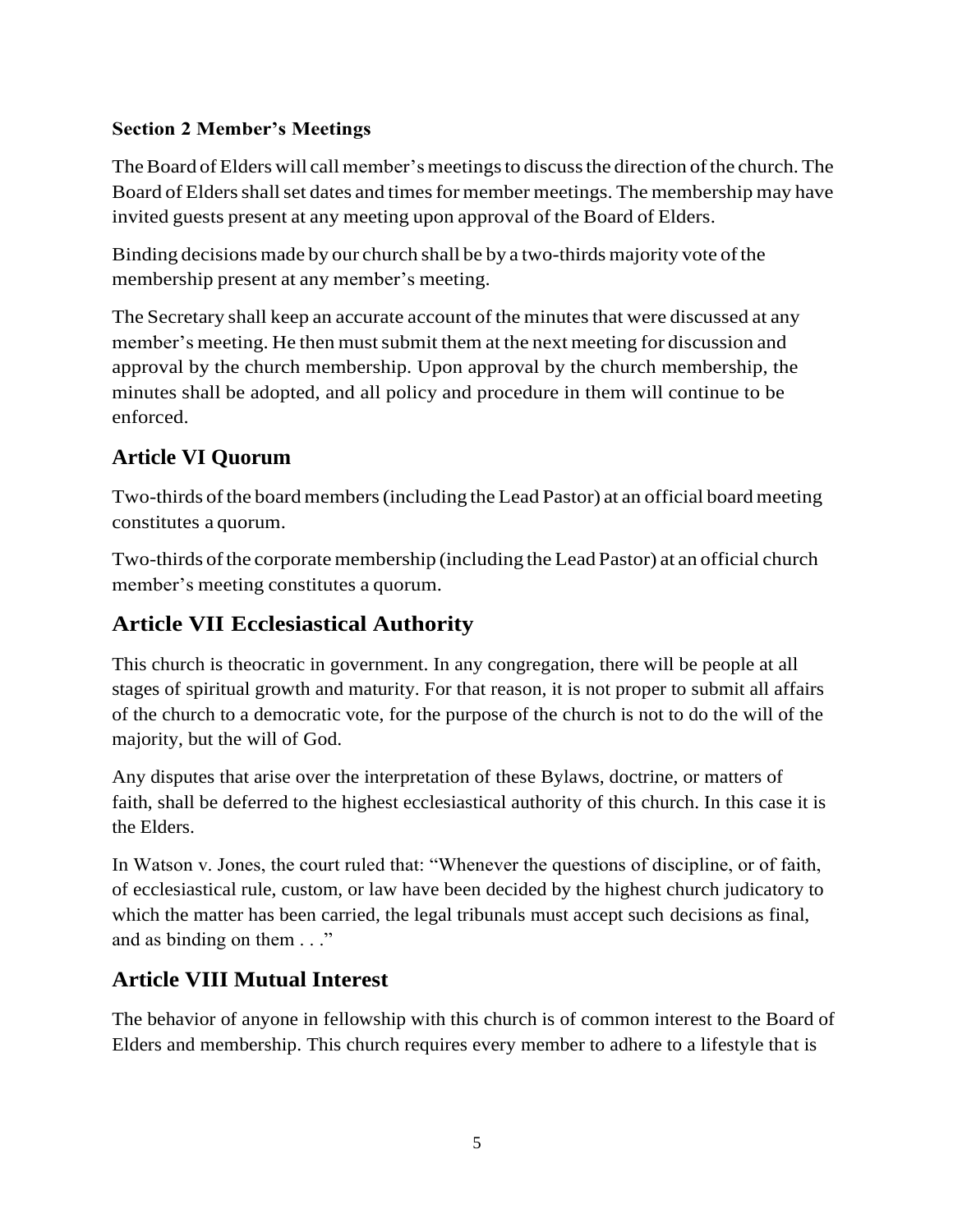consistent with the doctrines of this church as taught in Scripture. Therefore, this church reserves the right to refuse service to any individual, whether member or not, that is not submitting their lifestyle to this Scriptural mode of conduct. This refusal includes services, benefits, and any use of church assets.

# <span id="page-6-0"></span>**Article IX Prohibited Activities**

This church is prohibited from engaging in activities which violate its written doctrines. This church is also prohibited from condoning, promoting or allowing any of its assets to be used for activities that violate its written doctrines.

## <span id="page-6-1"></span>**Article X Review of Church Records**

#### **Section 1 Requests Made by Congregant**

To ensure the trust of the congregants and to also ensure that a public interest is being served, church records and basic financial information may be available for congregational inspection and review. At no time may information be supplied that would violate any article of this constitution. Any questions by any congregant shall be addressed to the Board of Elders either in writing or by scheduled appointment.

#### **Section 2 Required Provisions of the Request**

The request must state the name of the individual, the reason for the request and that the information shall in no way be made public orshared with any other congregant in a way that will jeopardize the church.

#### **Section 3 Required Fee**

This corporation may require a reasonable per page fee for any copies that are required in order to accommodate approved records requests.

### **Section 4 Confidentiality**

In order to keep the records of the church confidential, records shall not be released to any outside agency, person or entity unless due process has been served and a certified subpoena has been personally delivered. This includes the IRS, except under the provisions of Section 7611 which shall be limited only to information deemed to be relevant to the inquiry being made. At all times the IRS will be expected to comply with all of the provisions of Section 7611.

### **Section 5 Denying a Request**

The Board of Elders reserves the right to deny such a request for any of the following reasons: 1) The request is considered by the Board of Elders and deemed to be frivolous 2) The individual making the request has a history of divisiveness 3) The individual does not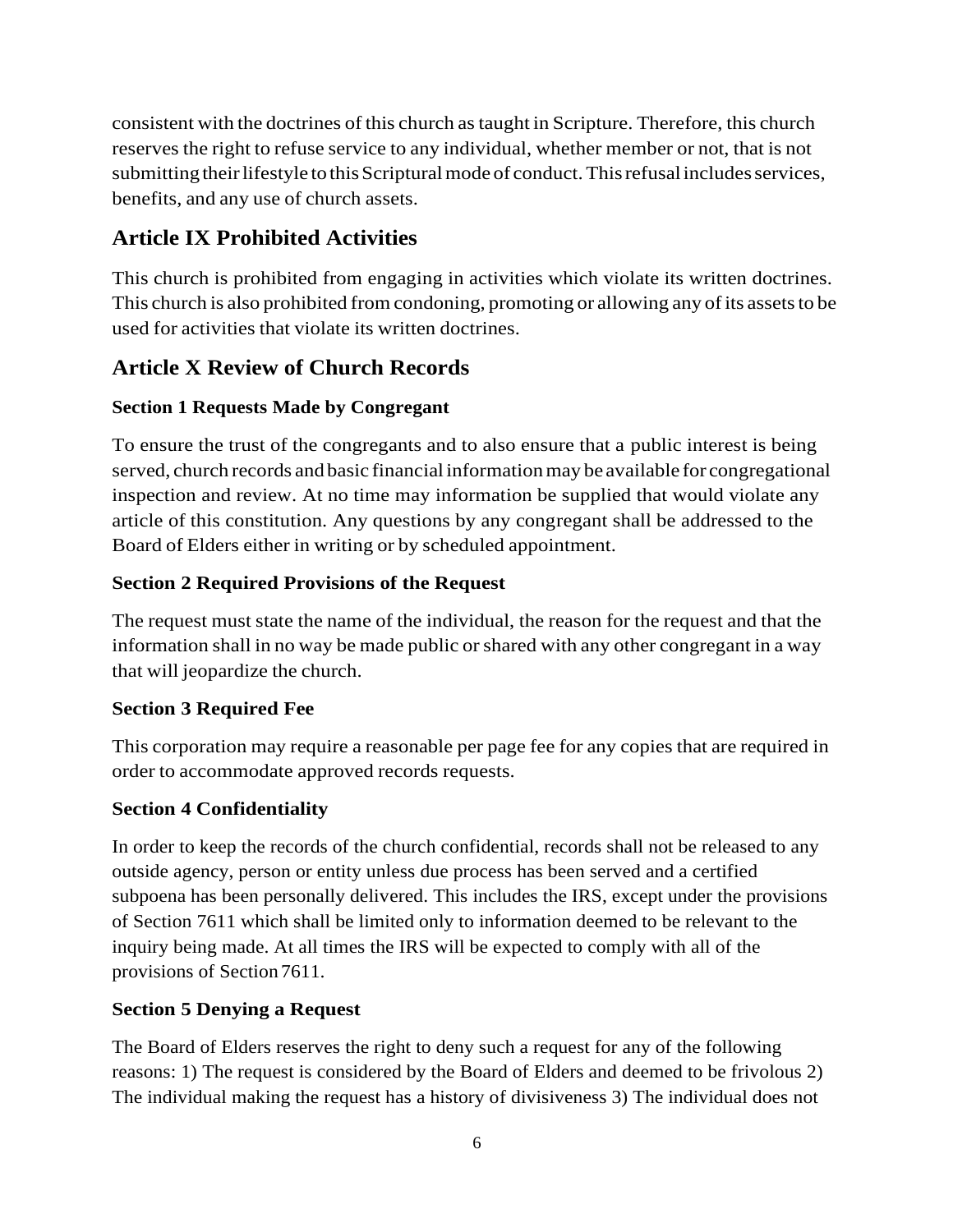adequately provide the required information on the request asstated in this Article 4) The person making a request is not a regular attendee or contributor to the church.

# <span id="page-7-0"></span>**Article XI Privacy**

This church shall diligently watch to keep private allrecords concerning polity, doctrine, counseling and information on individuals in fellowship with this church. This church must not disclose any records that may compromise information about a member's attendance, membership status, giving and/or counseling records.

# <span id="page-7-1"></span>**Article XII Order**

For the purpose of conducting business, the Lead Pastor shall, in an orderly manner, preside over all of the affairs of the church.

# <span id="page-7-2"></span>**Article XIII Finances**

### **Section 1 Audit**

The Treasurer and Board of Elders shall complete an internal audit. This audit of all financial records shall be made after the close of the calendar year, prior to the end of February.

### **Section 2 Checks, Payments, and Withdrawals**

The Board of Elders of Church of the Vine, Inc. shall adopt a Corporate Expenditures Policy detailing the procedure for properly executing checks, payments and withdrawals.

### **Section 3 Salaries**

All salaries and/or compensation packages shall be created by the Board of Elders. However, only uncompensated eldersshall have a vote in approving those salaries and/or compensation packages.

All salaries shall be reviewed each year by the Board of Elders and shall be disclosed at the annual member meeting at which finances are discussed.

# <span id="page-7-3"></span>**Article XIV Property Rights**

All property, real or chattel, shall be taken, held, sold, transferred or conveyed in the church's name. No real or chattel property of the corporation shall be sold, leased, mortgaged, or otherwise alienated without authorization of the Lead Pastor. The Lead Pastor of the church shall certify in such conveyances, leases, or mortgages.

# <span id="page-7-4"></span>**Article XV Dissolution**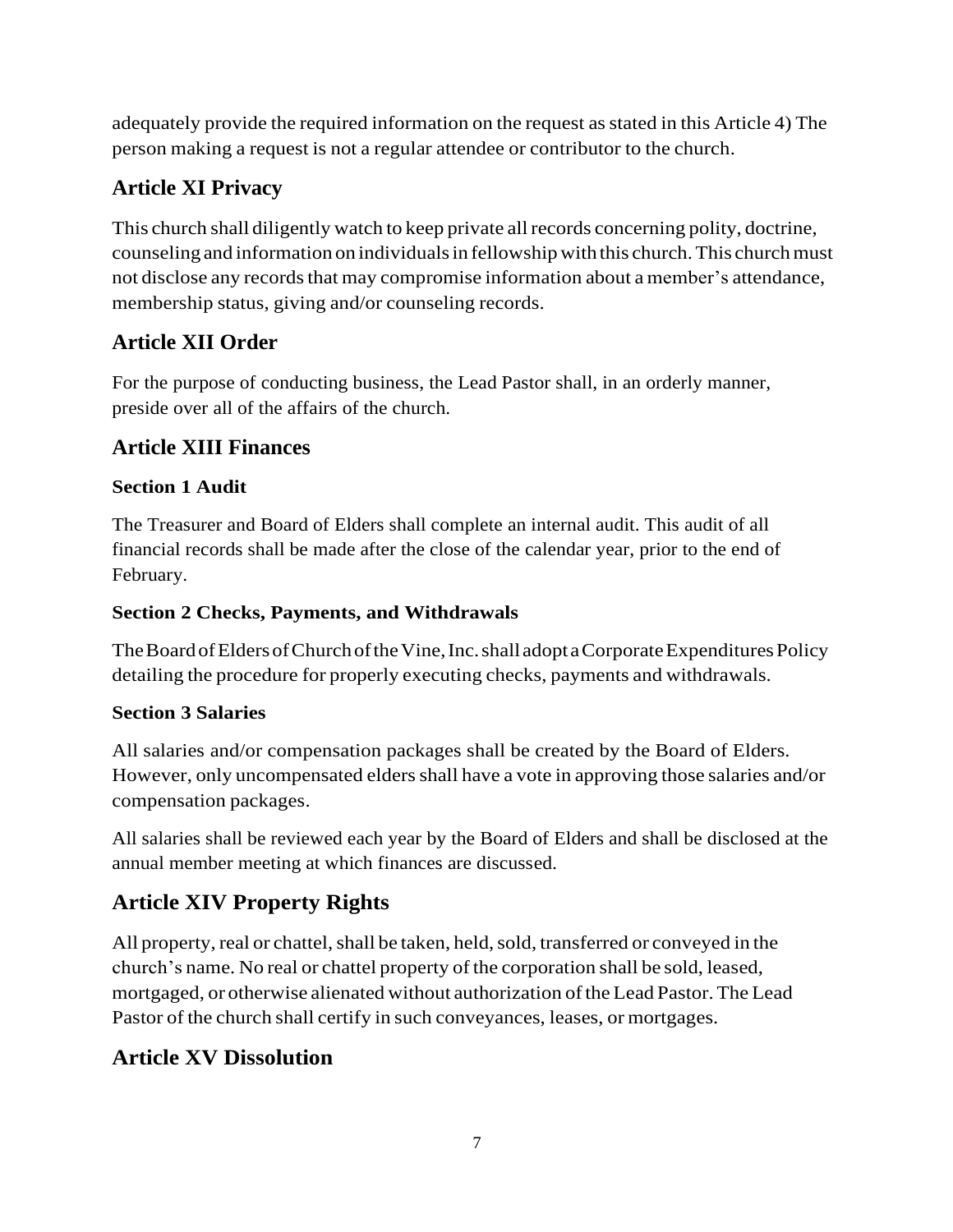In the event that this church ceasesto exist, all assets of this church shall, at the discretion of the Board of Elders, be distributed to a like-minded church or ministry, or for one or more exempt purposes within the meaning of section  $501(c)(3)$  of the Internal Revenue Code, or corresponding section of any future federal tax code. Any such assets not disposed of shall be disposed of by a court of competent jurisdiction in the county in which the principal office of the church is then located, exclusively for such purposes or to such church, as said Court shall determine, which are organized and operated exclusively for such purposes.

### **Article XIV Indemnification**

This church shall, to the extent legally permissible, indemnify each person who may serve or who has served at any time as an officer, elder, or employee of the church against all expenses and liabilities, including, without limitation, counsel fees, judgments, fines, excise taxes, penalties and settlement payments, reasonably incurred by or imposed upon such person in connection with any threatened, pending or completed action, suit or proceeding in which he or she may become involved by reason of his or her service in such capacity; provided that no indemnification shall be provided for any such person with respect to any matter as to which he or she shall have been finally adjudicated in any proceeding not to have acted in good faith in the reasonable belief that such action was in the best interests of the corporation; and further provided that any compromise or settlement payment shall be approved by a majority vote of a quorum of Elders who are not at that time parties to the proceeding.

### **Article XV Amendments**

Amendments to the Bylaws may be proposed by the Board of Elders and approved by a two-thirds majority vote of the church membership.

### **Article XVI Statement ofFaith**

#### **Scripture**

The Bible, consisting of 39 Old Testament books and 27 New Testament books, is the inspired, self-authenticating Word of God and is true in all that it teaches (2 Tim. 3:16; 2 Pet. 1:20-21). The Bible is the supreme authority for faith and practice through which God has made Himself and His salvation known (Heb. 4:12).

#### **God**

There is one God (Isa. 45:5) who eternally exists as a Trinity of three distinct Persons in one essence; Father (Matt. 6:9), Son (Tit. 2:13), and Holy Spirit (Acts 5:3-4). God is the Creator, Sustainer, and Sovereign of all things, to whom all love, worship, and glory is due (Rom. 11:36; 1 Tim. 1:17; Jude 25)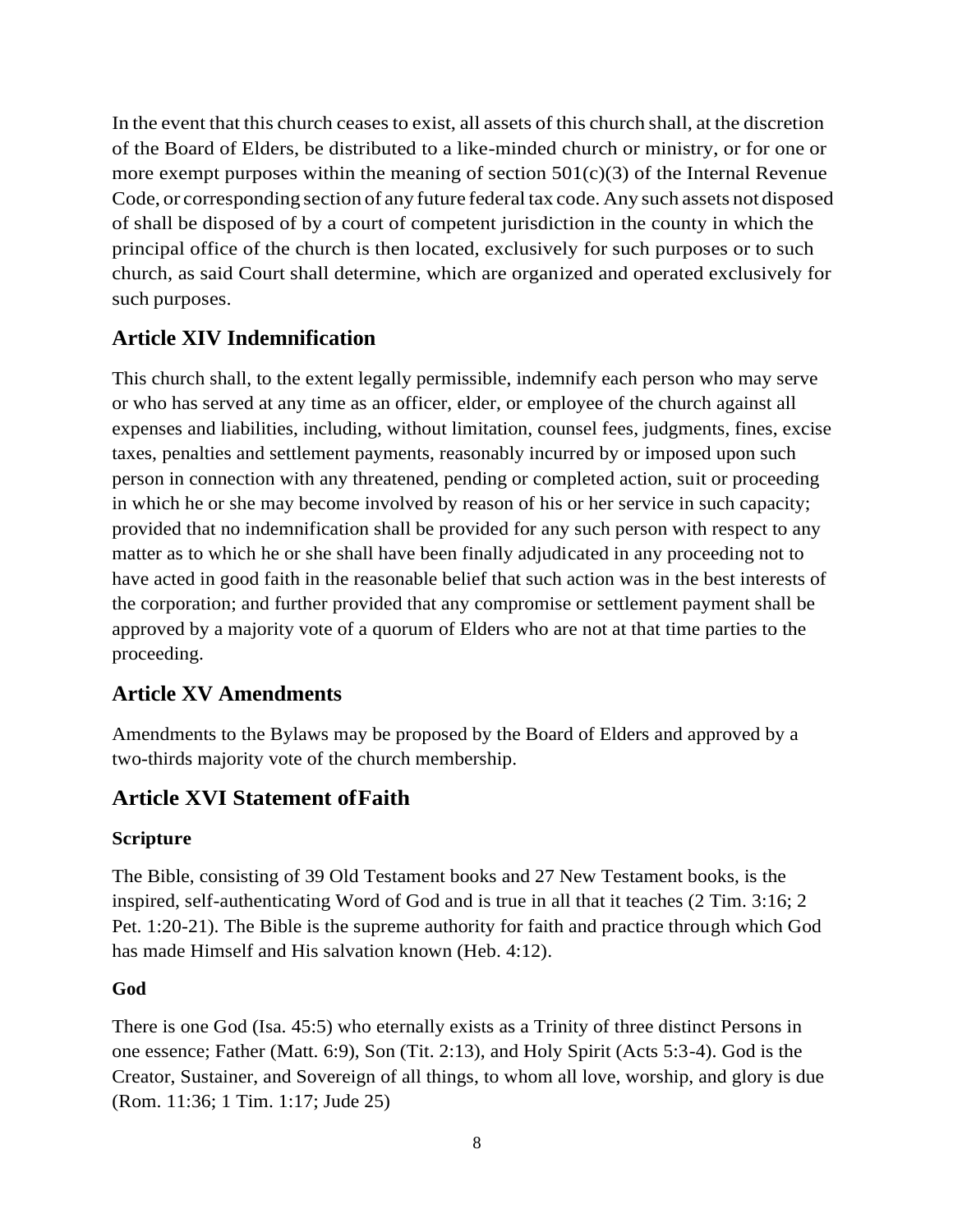Father. The Father is the source of all things (1 Cor. 8:6). He is sovereign over all eternity and all events therein (Prov. 16:33; Eph. 1:4). He is the Person through whom redemption was planned (John 3:16: Ro. 3:25; Eph. 1:9-10).

Son. The Son is the fully divine (John 1:14; 20:28; Tit. 2:13; Rom. 9:5, 10:9; 2 Pet. 1:1; 1 John 5:20) co-creator, co-sustainer, and heir of all things (Col. 1:16; Heb. 1:2). He is the decisive revelation of the Father (2 Cor. 4:6; Heb. 1:2) through whom redemption was accomplished (Heb. 12:2)

Holy Spirit. The Holy Spirit is a fully divine person of the Trinity (Acts 5:3-4) who inspired the writing of Scripture (2 Pet. 1:21), regenerates the elect (John 3:5; Tit. 3:5), facilitates sanctification (Rom. 15:16; 2 Cor. 3:18), and provides assurance of salvation in Christ (Gal. 4:6; 1 John 3:24). The Spirit also ploughs the hearts unbelievers by convicting them of sin, righteousness, and judgment (John 16:8). Thus, the Spirit is the person through whom redemption is applied.

#### **Mankind**

Though made in the image of God, man fell from his original innocence becoming totally depraved (Jer. 17:9), alienated from God (Col. 1:21), and proper objects of God's wrath (Eph. 2:3; 5:6; Col. 3:6; 1 Thess. 1:10; Heb. 3:11; 4:3). All people have inherited this corrupt nature and have fallen short of God's standard themselves. Therefore, all people stand guilty before God, deserving the full weight of His justice (Rom. 5:12; 1 Cor. 15:22).

#### **The Gospel**

The Gospel is the good news that God has acted through the life, death, resurrection, and exaltation of Jesus to inaugurate the Kingdom of God, to reconcile the world to Himself, and to restore all things  $(1\text{Cor. } 1:1-5; 2\text{Cor. } 5:18-19)$ . The Gospel is the core of Christianity which gives support to all biblical teaching and practice.

#### **Salvation**

God's offer of salvation is by His grace alone, through faith alone, in Christ alone. Mankind is saved from eternal damnation and given eternal life (Rom 6:23), not by any inherent worth or merit of his own, but by the grace God (Ephesians  $2:8-9$ ) through conscious faith in Jesus Christ alone (John 14:6). No alternate avenue to salvation exists(Acts 4:12).

When one repents and believes the Gospel he is united to Christ and thereby acquitted of his guilt before God and credited the righteousness of Christ (Rom. 3:121-26; 2 Cor. 5:21). Accordingly, the Holy Spirit indwells every genuine believer, affecting His new birth and causing him to be a new creation (2 Cor. 5:17; Titus 3:5). The Holy Spirit progressively sanctifies the believer by facilitating spiritual growth and maturity (2 Thess. 2:13) until the